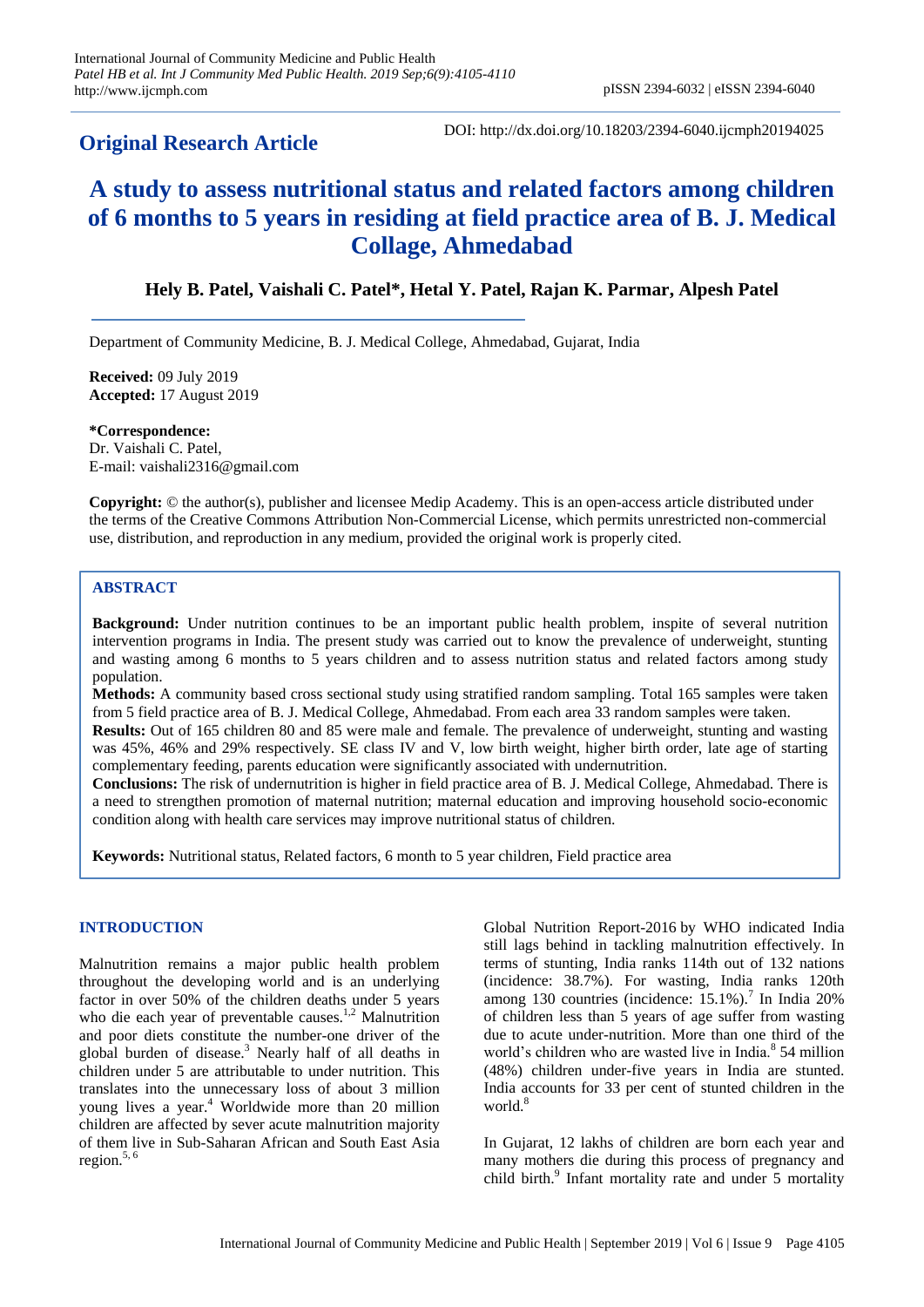rate is 34 and 43 respectively per 1000 live birth as per NFHS-4 Report.<sup>10</sup> In 2014, prevalence of underweight (too thin for age) in Gujarat is estimated to be at 10.4% whereas wasting (too thin for height) is estimated to be at 11.4%. Stunting (too short for age) is estimated to be at  $37.2\%$ <sup>1</sup>

The factors influencing and precipitating malnutrition are various and are multidimensional. Those factors can lead to serious consequences like diseases, development delay, deficiency, disability and death. Malnutrition can be measured by different methods. Anthropometric measurements and clinical examinations are essential parts of examination the children to know their nutritional status. Integrated management of malnourished children is done through -3 tier approach.<sup>12</sup> Assessment of malnutrition is based on objective anthropometric measurements such as weight-for-height, height-for-age, weight-for-age.<sup>13,14</sup>

#### **METHODS**

A community based cross sectional study was conducted during August 2018 to October 2018 at field practice areas of B. J. Medical College, Ahmedabad that include 6 months to 5 years children. There were total 165 participants taken from 5 field practice areas of B. J. Medical College, Ahmedabad. I selected 165 participants from field practice area purposively. From each area 33 random samples were taken. Interview was done by using pre-tested semi- structured questionnaire. Use of WHO classification for measurement of malnutrition was done. The height and weight of each child was compared with WHO growth reference data (2006) for that particular age and sex to get weight-for-age, height-for-age and weightfor-height indices. Children below-2 SD of the reference median on any of these indices was considered as undernourished and termed as underweight, stunted and wasted respectively. Children below-3 SD was considered to be severely undernourished and children with weights above  $+2$  SD according to weight-for-height criteria were considered over weight. The study included as factors affecting malnutrition was gender of children, education of parents, socio-economic class, birth weight of children, birth order of children, types of family. Parents were interviewed by house to house visit. The results were expressed in percentages represented by tables and analysis was done by Ms Excel. Informed verbal consent was taken from the parents.

#### **RESULTS**

In the present study comprising of 165 children aged 6months to 5 years, 48% were males and 52% were female's children. With regards to age distribution it was observed that highest children were found in 49 to 60 months 35.15%. Out of total children 50.9% children belonged to the joint family, 21.21% children belonged to the extended family and only 27.8% children belonged to nuclear family.

With regards to socio-economic status, majority 57.5% of children belonged to class IV according to modified B. G. Prasad's classification, 8.48% children belonged to class II, 23.03% children from class III and 10.9% of the children belonged to class V. There were no children in the class I.

In context to literacy status of parents, literacy rate among mothers were 82.43% and in fathers were 90.31%. Further among literate mothers, 40% had primary education, 36.96% had secondary and higher secondary education and only 5.45% had graduated.

Out of 165 children 56.3% children were found with low birth weight that was less than 2.5kg. 41.21% children had 1<sup>st</sup> birth order, 40% children had 2<sup>nd</sup> birth order, 12.72% children had 3rd birth order and 6.06% children had  $>3^{rd}$  birth order.



**Figure 1: Prevalence of malnutrition.**

As shown in Figure 1, according to WHO growth chart standard, out of total 165 involved children in study, percentage of underweight (low weight-for-age) was 29.69% and percentage of sever underweight was 15.75%. So prevalence of underweight (acute malnutrition) was 45.44%. The prevalence of stunting (low height-for-age) and sever stunting was 20% and 26.06% which reflected the problem of chronic malnutrition. Wasting (low weight-for-height) was present in 15.75% of children and proportion of sever wasting was 14%.

Prevalence of wasting was more among those children whose complementary feeding was started after 12 month than whose complementary feeding was started between 6-12 months. Wasting and late age of starting complementary feeding was statistically significant (Table 1).

Table 2 shows association between V socio-economic class, illiteracy of father education, low birth weight, higher birth order and stunting was statistically significant.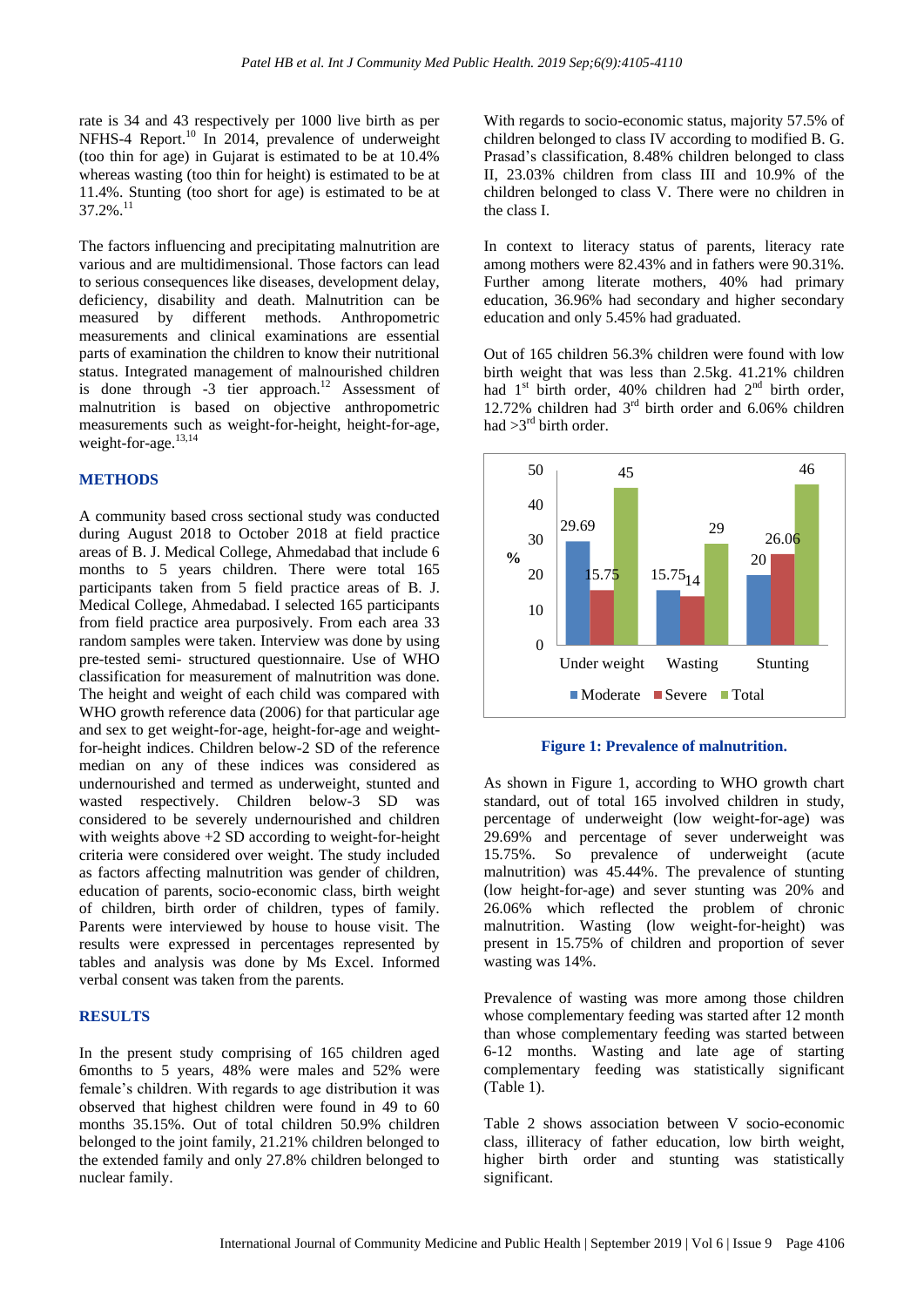## **Table 1: Association between wasting and related factors.**

| <b>Variables</b>                   | <b>Wasting</b> | <b>Normal</b> | <b>Total</b> | P value      |  |
|------------------------------------|----------------|---------------|--------------|--------------|--|
|                                    | N(%)           | N(%)          |              |              |  |
| <b>Gender</b>                      |                |               |              |              |  |
| <b>Boys</b>                        | 25(31.2)       | 55 (68.7)     | 80           | $x^2=0.179$  |  |
| Girls                              | 24(28.2)       | 61(71.7)      | 85           | $p=0.67$     |  |
| Socio economic class               |                |               |              |              |  |
| $\mathbf{I}$                       | 3(21.4)        | 11(78.5)      | 14           |              |  |
| III                                | 10(26.3)       | 28 (73.6)     | 38           | $x^2=1.87$   |  |
| IV                                 | 32(33.6)       | 63 (66.3)     | 95           | $p=0.59$     |  |
| $\mathbf{V}$                       | 4(22.2)        | 14(77.7)      | 18           |              |  |
| <b>Father education</b>            |                |               |              |              |  |
| Illiterate                         | 5(31.2)        | 11(68.7)      | 16           | $x^2=0.02$   |  |
| Literate                           | 44 (29.5)      | 105(70)       | 149          | $P=0.88$     |  |
| <b>Mother education</b>            |                |               |              |              |  |
| Illiterate                         | 12(41.3)       | 17(58.6)      | 29           | $x^2=2.3$    |  |
| Literate                           | 37(27.2)       | 99 (72.7)     | 136          | $p=0.129$    |  |
| Birth weight (kg)                  |                |               |              |              |  |
| $\geq$ 2.5                         | 26(27.9)       | 67(72.1)      | 93           | $x^2=0.309$  |  |
| <2.5                               | 23(31.9)       | 49 (68.0)     | 72           | $p=0.57$     |  |
| <b>Birth order</b>                 |                |               |              |              |  |
| $\mathbf{1}$                       | 17(25)         | 51 (75)       | 68           |              |  |
| $\overline{c}$                     | 21(31.8)       | 45(68.1)      | 66           | $x^2$ =1.502 |  |
| 3                                  | 7(33.3)        | 14(66.6)      | 21           | $p=0.68$     |  |
| >3                                 | 4(40)          | 6(60)         | 10           |              |  |
| <b>Exclusive breast feeding</b>    |                |               |              |              |  |
| Yes                                | 28(26.4)       | 78(73.5)      | 106          | $x^2=1.529$  |  |
| N <sub>o</sub>                     | 21(35.5)       | 38(64.4)      | 59           | $p=0.216$    |  |
| Age of starting complementary feed |                |               |              |              |  |
| $6 - 12$ m                         | 33 (27.04)     | 89 (72.9)     | 122          | $x^2=8.445$  |  |
| $>12$ m                            | 11(61.11)      | 7(38.8)       | 18           | $p=0.003$    |  |

## **Table 2: Association between stunting and related factors.**

| <b>Variables</b>        | <b>Stunting</b> | <b>Normal</b> | <b>Total</b> | P value      |
|-------------------------|-----------------|---------------|--------------|--------------|
|                         | N(%)            | N(%)          |              |              |
| <b>Gender</b>           |                 |               |              |              |
| <b>Boys</b>             | 34(42.5)        | 46(57.5)      | 80           | $x^2=29.98$  |
| Girls                   | 71 (83.5)       | 14(16.4)      | 85           | $p=4.8$      |
| Socio economic class    |                 |               |              |              |
| П                       | 5(35.7)         | 9(64.28)      | 14           | $x^2=12.12$  |
| III                     | 9(23.6)         | 29(76.3)      | 38           | $p=0.006$    |
| IV                      | 51 (53.6)       | 44 (46.3)     | 95           |              |
| V                       | 11(61.1)        | 7(38.8)       | 18           |              |
| <b>Father education</b> |                 |               |              |              |
| Illiterate              | 12(75)          | 4(25)         | 16           | $x^2=5.973$  |
| Literate                | 64 (42.9)       | 85 (57.0)     | 149          | $p=0.01$     |
| <b>Mother education</b> |                 |               |              |              |
| Illiterate              | 18(62.0)        | 11(37.9)      | 29           | $x^2=2.973$  |
| Literate                | 60(44.1)        | 75(55.1)      | 136          | $p=0.08$     |
| Birth weight (kg)       |                 |               |              |              |
| $\geq$ 2.5              | 34(36.5)        | 59 (63.4)     | 93           | $x^2 = 7.74$ |
| < 2.5                   | 42(58.3)        | 30(41.6)      | 72           | $p=0.0053$   |

Continued.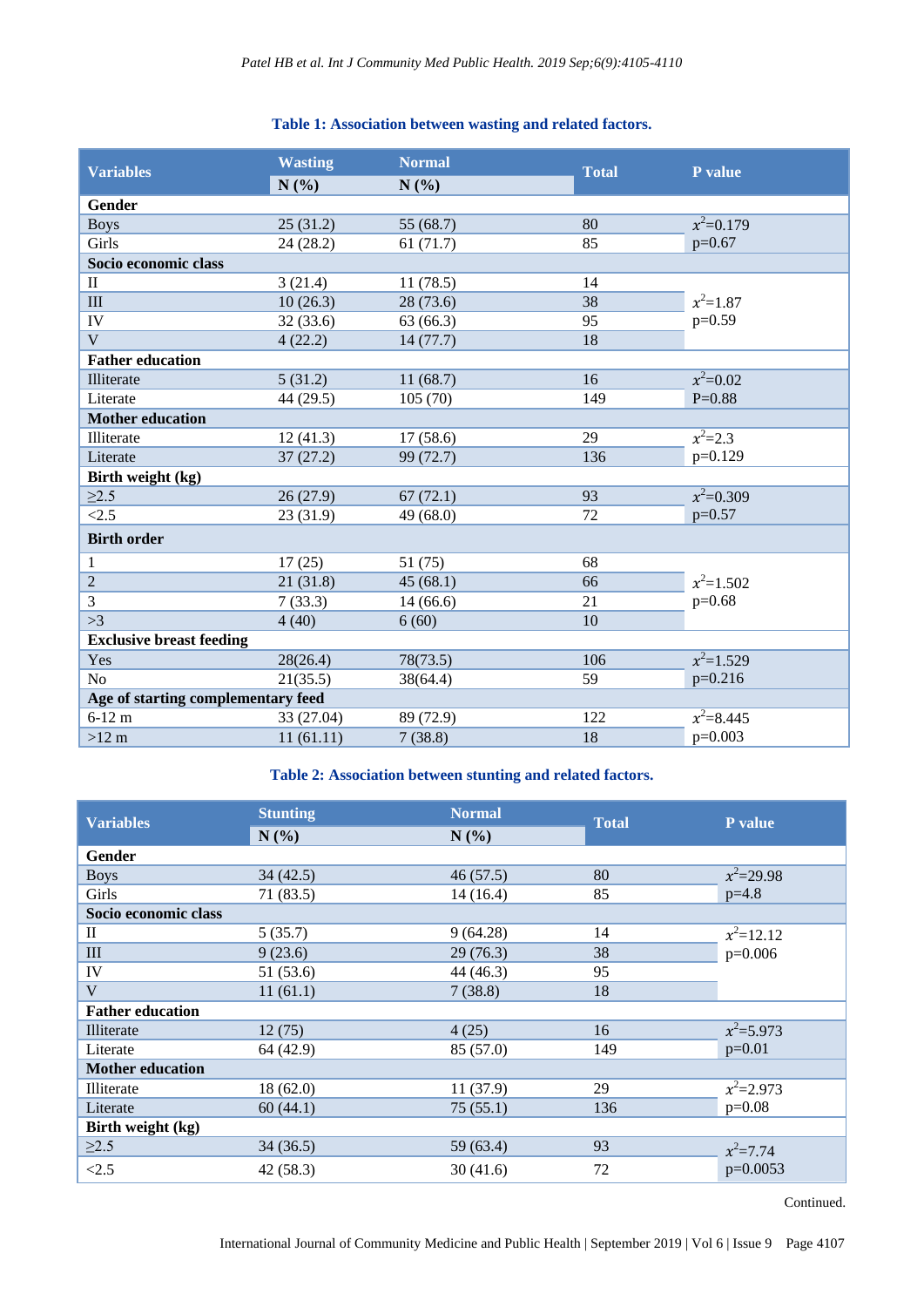| <b>Variables</b>                   | <b>Stunting</b><br>N(%) | <b>Normal</b><br>N(%) | <b>Total</b> | P value     |  |
|------------------------------------|-------------------------|-----------------------|--------------|-------------|--|
| <b>Birth order</b>                 |                         |                       |              |             |  |
|                                    | 21(30.8)                | 47(69.1)              | 68           |             |  |
| 2                                  | 38(57.5)                | 28(42.4)              | 66           | $x^2=14.55$ |  |
| 3                                  | 9(42.8)                 | 12(57.1)              | 21           | p=0.0022    |  |
| >3                                 | 8(80)                   | 2(20)                 | 10           |             |  |
| <b>Exclusive breast feeding</b>    |                         |                       |              |             |  |
| Yes                                | 47(44.3)                | 59 (55.6)             | 106          | $x^2=0.353$ |  |
| N <sub>o</sub>                     | 29(49.1)                | 30(50.8)              | 59           | $p=0.552$   |  |
| Age of starting complementary feed |                         |                       |              |             |  |
| $6-12$ m                           | 57(46.7)                | 65(53.2)              | 122          | $x^2=1.136$ |  |
| $>12 \text{ m}$                    | 6(33.3)                 | 12(66.6)              | 18           | $p=0.286$   |  |

#### **Table 3: Association between underweight and related factors.**

| <b>Variables</b>                   | <b>Underweight</b><br>N(%) | <b>Normal</b><br>N(%) | <b>Total</b> | P value       |
|------------------------------------|----------------------------|-----------------------|--------------|---------------|
| Gender                             |                            |                       |              |               |
| <b>Boys</b>                        | 34(42.5)                   | 46(57.5)              | 80           | $x^2=0.547$   |
| Girls                              | 41 (48.2)                  | 44(51.7)              | 85           | $p=0.45$      |
| Socio economic class               |                            |                       |              |               |
| $\mathbf{I}$                       | 4(28.5)                    | 10(71.4)              | 14           |               |
| III                                | 13(34.2)                   | 25(65.7)              | 38           | $x^2=7.91$    |
| IV                                 | 52 (54.7)                  | 43 (45.2)             | 95           | $p=0.047$     |
| $\mathbf{V}$                       | 6(33.3)                    | 12(66.6)              | 18           |               |
| <b>Father education</b>            |                            |                       |              |               |
| Illiterate                         | 10(62.5)                   | 6(37.5)               | 16           | $x^2 = 2.076$ |
| Literate                           | 65(43.6)                   | 84 (56.3)             | 149          | $p=0.149$     |
| <b>Mother education</b>            |                            |                       |              |               |
| Illiterate                         | 17(58.6)                   | 12(41.3)              | 29           | $x^2 = 2.46$  |
| Literate                           | 58 (42.6)                  | 78 (57.3)             | 136          | $p=0.116$     |
| Birth weight (kg)                  |                            |                       |              |               |
| $\geq 2.5$                         | 35(37.6)                   | 58 (62.3)             | 93           | $x^2 = 5.25$  |
| < 2.5                              | 40(55.5)                   | 32 (44.4)             | 72           | $p=0.02$      |
| <b>Birth order</b>                 |                            |                       |              |               |
| $\mathbf{1}$                       | 26(38.2)                   | 42(61.7)              | 68           |               |
| $\sqrt{2}$                         | 32(48.4)                   | 34(51.5)              | 66           | $x^2=2.934$   |
| 3                                  | 11(52.3)                   | 10(47.6)              | 21           | $p=0.40$      |
| >3                                 | 6(60)                      | 4(40)                 | 10           |               |
| <b>Exclusive breast feeding</b>    |                            |                       |              |               |
| Yes                                | 45(42.4)                   | 61(57.5)              | 106          | $x^2=1.077$   |
| N <sub>o</sub>                     | 30(50.8)                   | 29(49.1)              | 59           | $p=0.29$      |
| Age of starting complementary feed |                            |                       |              |               |
| $6 - 12$ m                         | 54 (44.2)                  | 68 (55.7)             | 122          | $x^2=0.184$   |
| >12 m                              | 7(38.8)                    | 11(61.1)              | 18           | $p=0.667$     |

Prevalence of underweight was more in low birth weight children 55.5% as compared to normal birth weight children that was 37.6% same as prevalence of underweight was 54.7% in IV socio-economic class that more than in II and III socio-economic class (28.5% and 34.2%) (Table 3).

## **DISCUSSION**

The study was conducted to measure the nutritional status of the children aged 6months to 5 years and to know risk factors associated with malnutrition.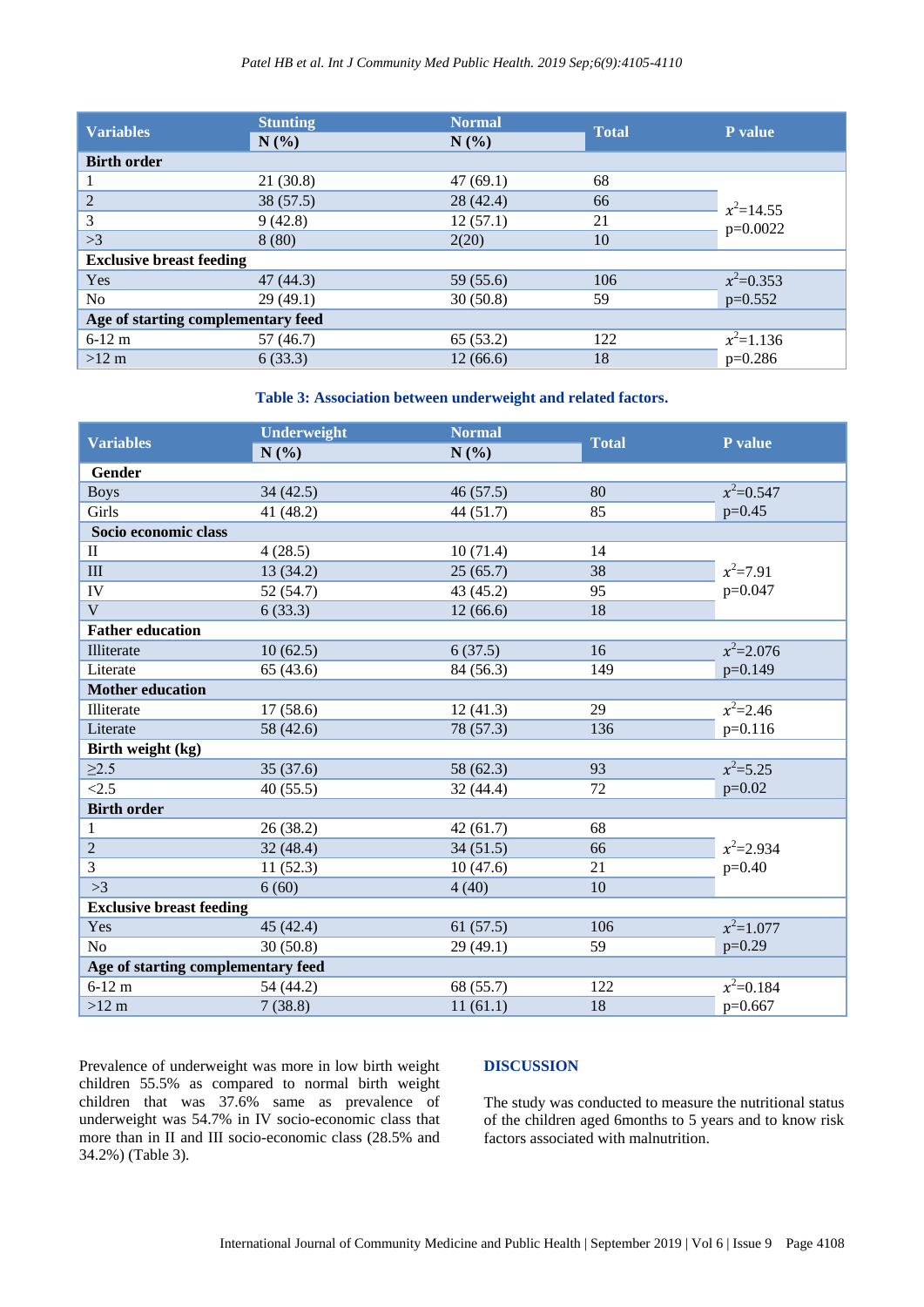Prevalence of malnutrition was higher as compare to Gujarat in which 37.2% of children under five years of age were stunted, 11.4% were wasted and 10.4 % children were underweight.<sup>11</sup> Another study conducted by Ratnu et al, has estimated prevalence of underweight (26.4%), stunting (49%) and wasting (10.7%) in 0-5 year children of Junagadh district of Gujarat. <sup>15</sup> Rao et al in a study conducted for Regional Medical Research Center for tribals (ICMR study), Jabalpur, India revealed that 61.6% of preschool children were underweight, 51.6% were stunted and 32.9% were wasted.<sup>16</sup> The study also revealed that severe degree (below-3 SD) of underweight, stunting and wasting in 27.8%, 30.3% and 6.5% children respectively.

Problem of chronic malnutrition was higher among the children in our study which might be the effect of poor education of parents, low birth weight, higher birth order and poor economic condition. Prevalence of acute malnutrition was lower than chronic malnutrition.

In our study prevalence of underweight and stunting was higher in female and prevalence of wasting was higher in male but this difference was not statistically significant. This higher prevalence of acute and chronic malnutrition in female children might be due to some negligence at level of care in terms of less attention towards diet of female children as compared with male children. Similarly in another study conducted by Sengupta et al, in urban slums of Ludhiana. Significantly more females than males were found to be underweight. More females were also found to be stunted and wasted though the gender differences here were not statistically significant.<sup>17</sup> Meshram et al has concluded that male under-five children are more prone for underweight, stunting and wasting when compared to girl children.<sup>18</sup>

There was no statistically significant difference in prevalence of malnutrition and education status of mother in our study. Nationwide shows that maternal education has a strong inverse relationship with all three measures of nutritional status according to NFHS-3, also Meshram et al has reported increased risk of malnutrition in children of illiterate mothers.<sup>22,18</sup> In another study carried out by Mittal et al, in urban slums of Tripura, Patiala overall 70.75% of the mothers was literate though up to different levels. Prevalence was the highest where mothers were illiterate (60.9%) vs value of 21.2% where mother had education more than high school. Similarly, figures for stunting were 65.25% where mother was illiterate and 31.3% where education level was more than high school. Differences were statistically significant for both the cases.<sup>19</sup> That all due to better health care practices in terms of proper exclusive breast feeding, intime complementary feeding and quality and quantity of complementary feeding among literate mothers as compared to illiterate mothers. The female literacy status was higher in our study as compared to national average of 72.9% female and state average of 70.7%.

Children of families belonging to V and IV SES were at increased risk of malnutrition when compared to children of II and III SES. The results were similar to studies done by Harishankar et al and Reddy et al in Uttar Pradesh.<sup>20,21</sup>

The association of low birth weight with malnutrition is very much significant in our study which was statistically significant. Our findings are concordant with NFHS-3 which reveals that children with a history of low birth weight.<sup>22</sup>

Similar to low birth weight, the association of higher birth order and stunting was statistically significant. According to NFHS-3 data, children of higher birth orders are much more likely to be underweight than children of lower birth orders. $^{22}$ 

### **CONCLUSION**

The risk of undernourishment is higher in our study population. Chronic malnutrition was more in our study. No child was found to be overweight or obese. Low socio-economic class, low birth weight, higher birth order, parent's education and late age of starting complementary feeding were affecting malnutrition**.** Low birth weight was found to have adverse effect on nutritional status of children and that was statistically significant with underweight and stunting.

#### *Recommendations*

There is a need to strengthen promotion of maternal nutrition; maternal education and improving household socio-economic condition along with health care services may improve nutritional status of children. There is important to focus on malnutrition because "a weak child today will make a weak nation tomorrow".

*Funding: No funding sources Conflict of interest: None declared Ethical approval: The study was approved by the Institutional Ethics Committee*

#### **REFERENCES**

- 1. Black RE, Morris SS, Bryce J. Where and why are 10 million children dying every year? Lancet. 2003;361(9376):2226-34.
- 2. Caulfield LE, de Onis M, Blössner M, Black RE. Undernutrition as an underlying cause of child deaths associated with diarrhea, pneumonia, malaria, and measles. Amer J Clin Nutr. 2004;80(1):193-8.
- 3. UNICEF: Global Nutrition Report 2016: Last assessed 10 August 2017. Available at: [https://data.unicef.org/wp-content/uploads/2](https://data.unicef.org/wp-content/uploads/)016/06/ 130565-1.pdf. Accessed on 15 November 2017.
- 4. UNICEF. Undernutrition contributes to nearly half of all deaths in children under 5 and is widespread in Asia and Africa. Available at: https://data.Unicef